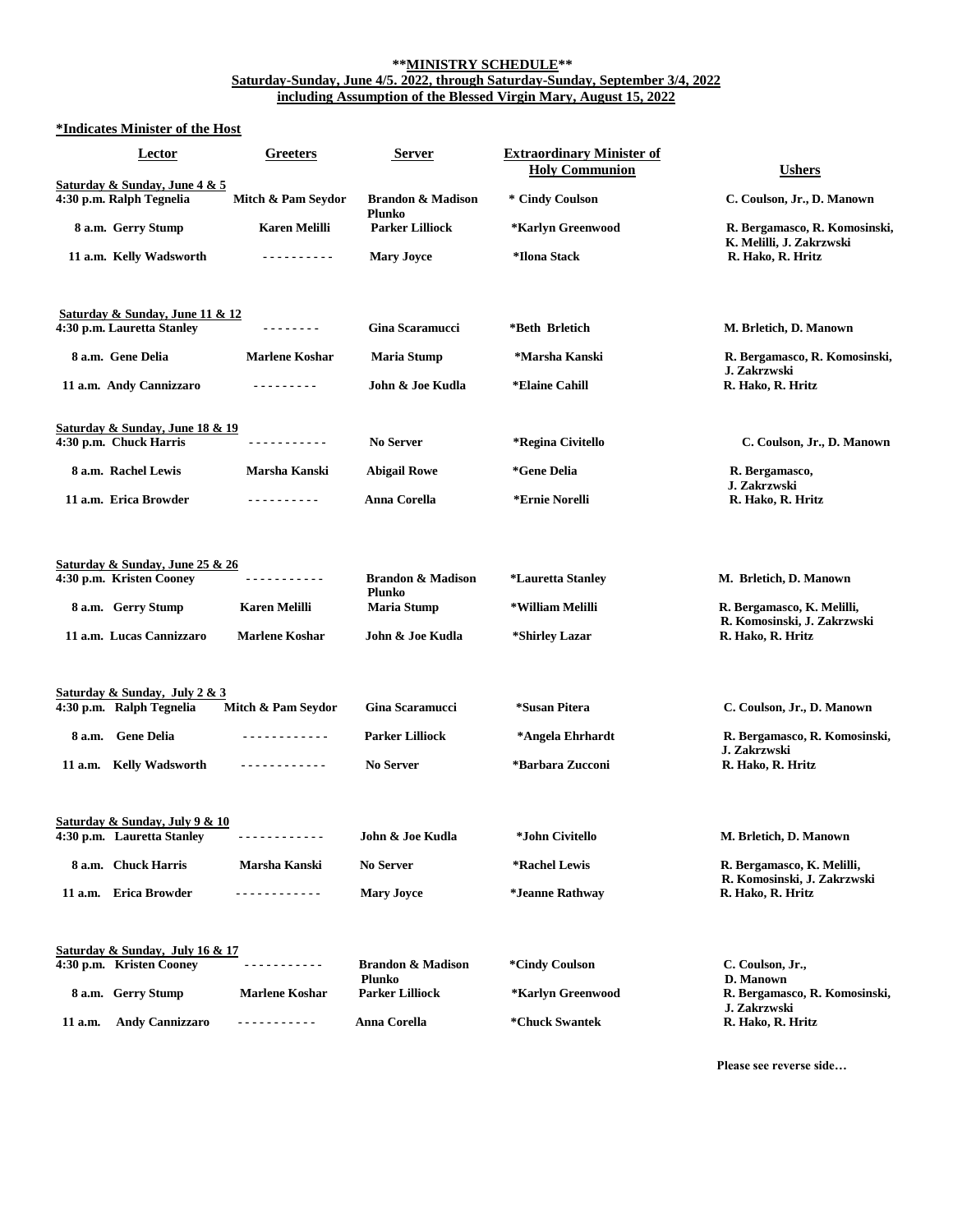| Lector                                           | <b>Greeters</b>                                                 | Servers                                | <b>Extraordinary Minister of</b><br><b>Holy Communion</b> | <b>Ushers</b>                                                |
|--------------------------------------------------|-----------------------------------------------------------------|----------------------------------------|-----------------------------------------------------------|--------------------------------------------------------------|
| <b>Saturday &amp; Sunday, July 23 &amp; 24</b>   |                                                                 |                                        |                                                           |                                                              |
| 4:30 p.m. Lauretta Stanley                       | <u>.</u>                                                        | <b>Gina Scaramucci</b>                 | *Beth Brletich                                            | M. Brletich, D. Manown                                       |
| 8 a.m. Rachel Lewis                              | Marsha Kanski                                                   | <b>Abigail Rowe</b>                    | *Gene Delia                                               | R. Bergamasco, R. Komosinski,<br>J. Zakrzwski                |
| 11 a.m. Kelly Wadsworth                          |                                                                 | John & Joe Kudla                       | *Ilona Stack                                              | R. Hako, R. Hritz                                            |
| Saturday & Sunday, July 30 & 31                  |                                                                 |                                        |                                                           |                                                              |
| 4:30 p.m. Ralph Tegnelia                         | ----------                                                      | <b>No Server</b>                       | *Regina Civitello                                         | C. Coulson, Jr., D. Manown                                   |
| <b>Gene Delia</b><br>8 a.m.                      | <b>Karen Melilli</b>                                            | <b>Maria Stump</b>                     | *William Melilli                                          | R. Bergamasco, K. Melilli,<br>R. Komosinski, J. Zakrzwski    |
| <b>Lucas Cannizzaro</b><br>11 a.m.               | <b>Marlene Koshar</b>                                           | Anna Corella                           | *Elaine Cahill                                            | R. Hako, R. Hritz                                            |
| Saturday & Sunday, August 6 & 7                  |                                                                 |                                        |                                                           |                                                              |
| 4:30 p.m. Kristen Cooney                         | Mitch & Pam Seydor                                              | <b>Brandon &amp; Madison</b><br>Plunko | *Susan Pitera                                             | M. Brletich, D. Manown                                       |
| 8 a.m. Chuck Harris                              | Marsha Kanski                                                   | <b>Abigail Rowe</b>                    | *Angela Ehrhardt                                          | R. Bergamasco, R. Komosinski,<br>J. Zakrzwski                |
| 11 a.m. Debby Puglia                             | <u>.</u>                                                        | <b>Mary Joyce</b>                      | *Shirley Lazar                                            | R. Hako, R. Hritz                                            |
| Saturday & Sunday, August 13 & 14                |                                                                 |                                        |                                                           |                                                              |
| 4:30 p.m. Gerry Stump                            | .                                                               | Gina Scaramucci                        | *Lauretta Stanley                                         | C. Coulson, Jr., D. Manown                                   |
| 8 a.m. Rachel Lewis                              | <b>Karen Melilli</b>                                            | <b>Parker Lilliock</b>                 | *Marsha Kanski                                            | R. Bergamasco, K. Melilli,<br>R. Komosinski, J. Zakrzwski    |
| 11 a.m. Lucas Cannizzaro                         | .                                                               | <b>No Server</b>                       | *Ernie Norelli                                            | R. Hako, R. Hritz                                            |
|                                                  | <b>Assumption of the Blessed Virgin Mary, Monday, August 15</b> |                                        |                                                           |                                                              |
| 8 a.m. Gerry Stump                               | <u> - - - - - - - - - -</u>                                     | <b>No Server</b>                       | *Susan Pitera                                             | <u> - - - - - - - - - - - -</u>                              |
| Saturday & Sunday, August 20/21                  |                                                                 |                                        |                                                           |                                                              |
| 4:30 p.m. Ralph Tegnelia                         | <u> - - - - - - - - - -</u>                                     | John & Joe<br>Kudla                    | *Beth Brletich                                            | M. Brletich, D. Manown                                       |
| 8 a.m. Gene Delia                                | <b>Karen Melilli</b>                                            | <b>Maria Stump</b>                     | *Rachel Lewis                                             | R. Bergamasco, Karen Melilli,<br>R. Komosinski, J. Zakrzwski |
| 11 a.m. Erica Browder                            | <b>Marlene Koshar</b>                                           | Anna Corella                           | *Barbara Zucconi                                          | R. Hako, R. Hritz                                            |
| <b>Saturday &amp; Sunday, August 27 &amp; 28</b> |                                                                 |                                        |                                                           |                                                              |
| 4:30 p.m. Lauretta Stanley                       |                                                                 | <b>No Server</b>                       | *John Civitello                                           | M. Brletich, D. Manown                                       |
| 8 a.m. Chuck Harris                              | Marsha Kanski                                                   | <b>Abigail Rowe</b>                    | *Karlyn Greenwood                                         | R. Bergamasco,<br>R. Komosinski, J. Zakrzwski                |
| 11 a.m. Andy Cannizzaro                          | - - - - - - - - -                                               | <b>Mary Joyce</b>                      | *Jeanne Rathway                                           | R. Hako, R. Hritz                                            |
| Saturday & Sunday, September 3 & 4               |                                                                 |                                        |                                                           |                                                              |
| 4:30 p.m. Kristen Cooney                         | Mitch & Pam Seydor                                              | <b>Brandon &amp; Madison</b><br>Plunko | <i>*Cindy Coulson</i>                                     | C. Coulson, Jr. D. Manown                                    |
| 8 a.m. Rachel Lewis                              | <b>Karen Melilli</b>                                            | <b>Parker Lilliock</b>                 | *Gene Delia                                               | R. Bergamasco, K. Melilli<br>R. Komosinski, J. Zakrzwski     |
| 11 a.m. Debby Puglia                             | .                                                               | John & Joe Kudla                       | *Chuck Swantek                                            | R. Hako, R. Hritz                                            |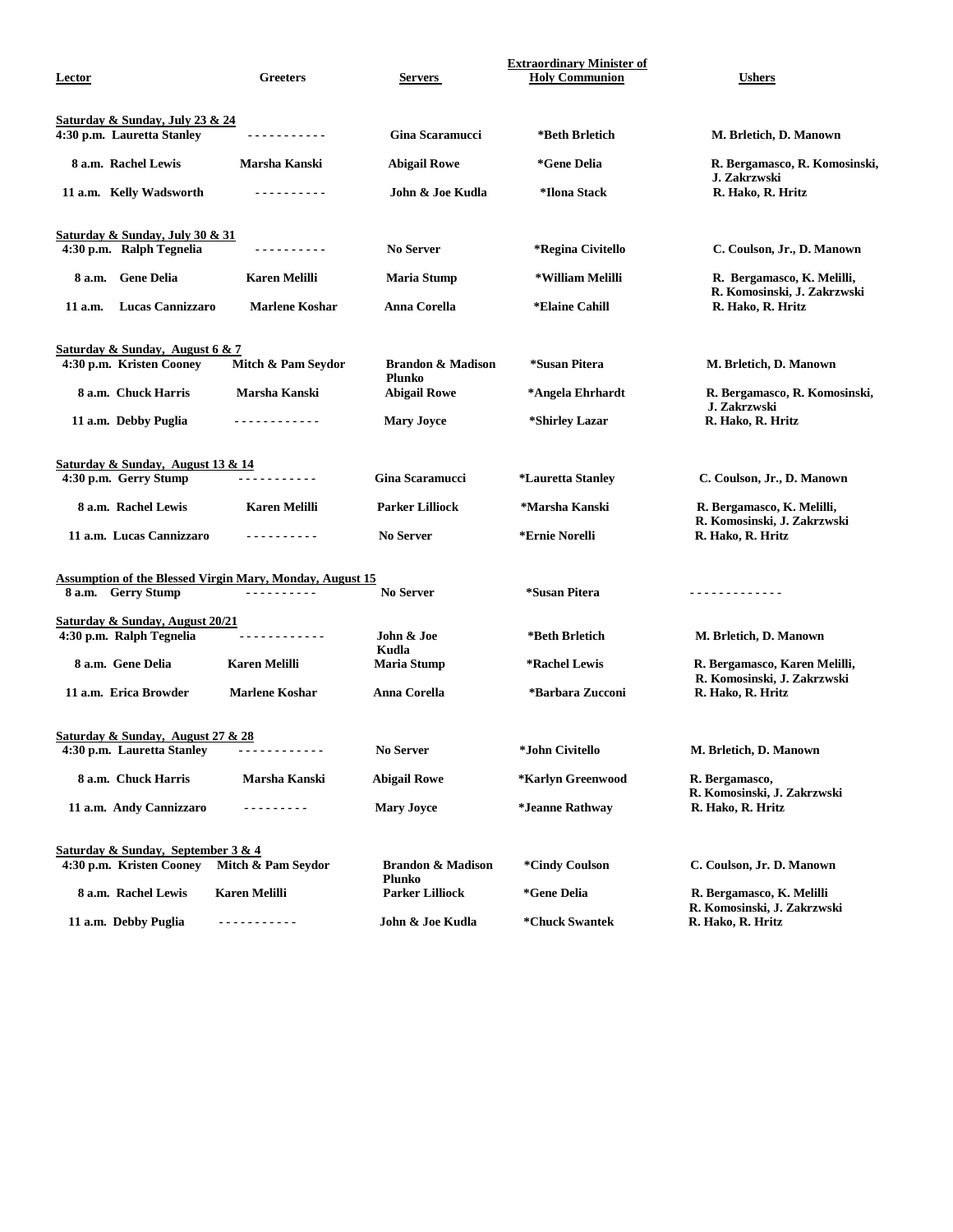**Please note: Phone numbers listed are in the (724) area code unless otherwise indicated.**

# **ALTAR SERVERS**

| Anna Corella(412)897-7578     |  |  |
|-------------------------------|--|--|
| Mary Joyce (412) 726-5954     |  |  |
| John Kudla243.3046            |  |  |
| Joseph Kudla243-3046          |  |  |
| Parker Lilliock (412)208-5334 |  |  |

# **LECTORS**

**Brandon Plunko... (412) ………………849-8448 Madison Plunko… (412) ………............849-8448** 

| Erica Browder 823-0709    |  |  |
|---------------------------|--|--|
| Andy Cannizzaro, 326-8223 |  |  |
| Lucas Cannizzaro 953-1461 |  |  |
| Kristen Cooney 872-8267   |  |  |
|                           |  |  |

# **USHERS**

|                             | Dennis Manown   |
|-----------------------------|-----------------|
|                             | Karen Melilli   |
| Mark Brletich(412) 913-1914 | Joseph Norelli  |
|                             | James Zakrzwski |
|                             |                 |
|                             |                 |
|                             |                 |
|                             |                 |

| Roger Beadling 880-4484            |  |  |
|------------------------------------|--|--|
| <b>Mark Brletich(412) 913-1914</b> |  |  |
|                                    |  |  |